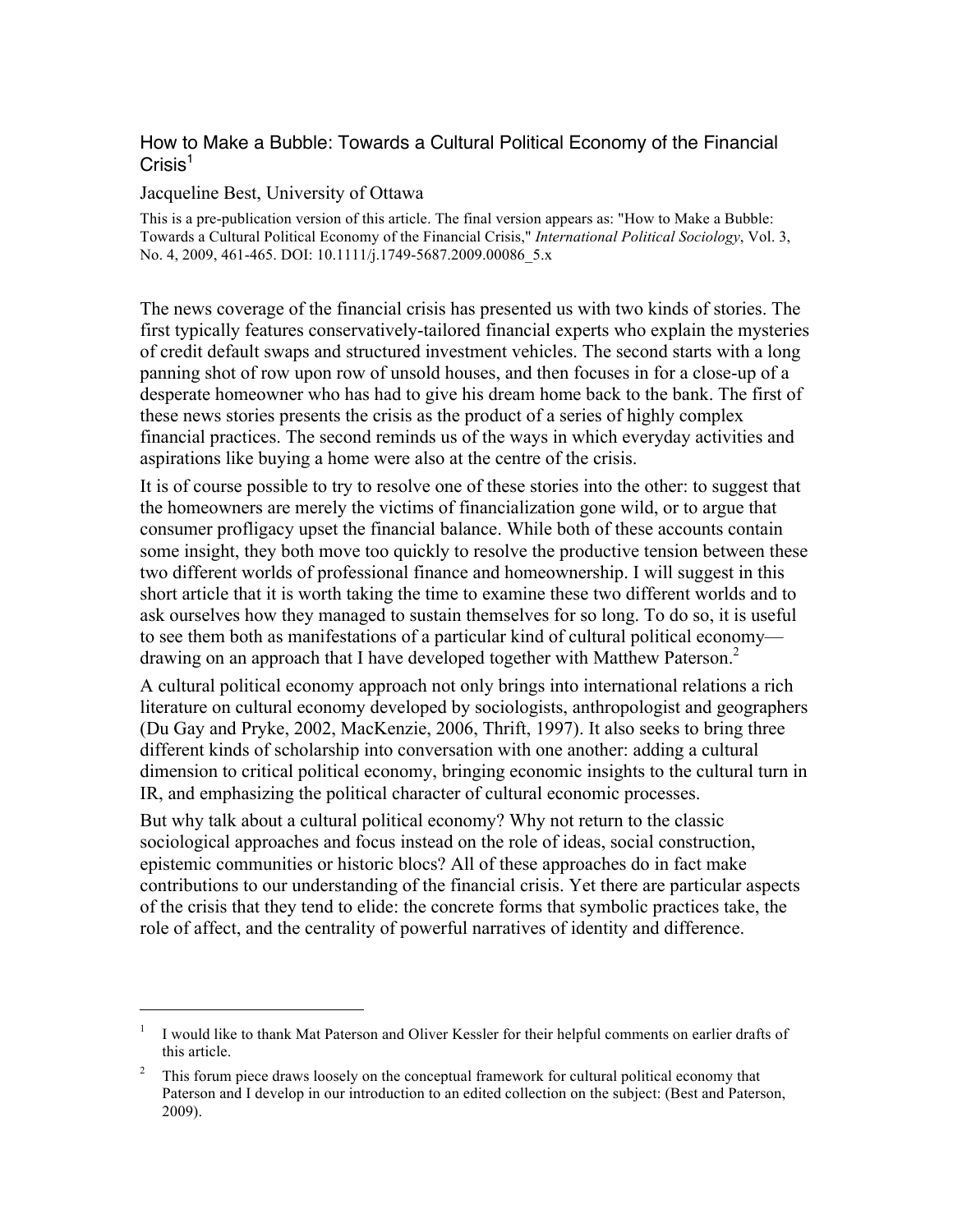In the remainder of this short article, I will examine each of these aspects of the crisis in turn. I will conclude by discussing how these insights combined might help us to understand how financial bubbles are made.

# *The symbolic practices of finance*

When we think of the study of culture, it is hard not to think of anthropologists in general, and Clifford Geertz in particular. Geertz's (1973: 6) description of culture as "webs of significance" is particularly useful, as is his use of the example of the wink: "Contracting your eyelids on purpose when there exists a public code in which so doing counts as a conspiratorial signal *is* winking. That's all there is to it: a speck of behavior, a fleck of culture, and – *voilà! –* a gesture."

In the two worlds of the financial bubble that I discussed at the beginning of this article, we can find a number of such symbolic practices. The act of giving a bond or a borrower a rating is an obvious example, since not only the rankings themselves but also the underlying idea of credit rating only make sense within a social context in which these activities have been given specific meanings. Larger-scale practices such as financial speculation and risk management are also socially-constituted. As Marieke De Goede (2005) has pointed out, speculation was carefully separated out from gambling during the late nineteenth century, and has acquired a whole range of different rules, norms, and practices since then that carefully mark it off as a legitimate pursuit. The backlash against derivatives in the aftermath of the crisis (during which they were regularly described as forms of gambling) reveals just how fragile that cultural boundary remains.

Risk management is also a symbolic practice of relatively recent vintage. Risk is a concept that seeks to define the unknown as subject to probabilistic calculation (Best, 2010). In finance, the idea that investors can accurately trade off risk and return in their search for the optimal portfolio is central to the belief in market efficiency—a belief that underpinned the massive growth of the financial products designed to meet different levels of risk-preference that were at the heart of the current crisis (Markowitz, 1991).

## *The materiality of financial cultures*

So far, this analysis would fit reasonably well within a constructivist or deconstructionist approach to political economy. Yet, as we shift from finance writ large to everyday financial practices, it becomes increasingly clear that we are not simply talking about ideas or discourse in the abstract but also of techniques and practices (Walters, 2002).

Homeowners have not only been caught up in many of these financial practices (having their credit worthiness rated before taking out a mortgage, for example), but have also been active participants. Many have come to view their home as a financial asset, and have invested a great deal of energy in increasing its value. The attempt to increase the value of a house by remodeling the kitchen is clearly a material as well as a symbolic practice. So is a wink. Attending to cultural practices reminds us of how the political economy is lodged in specific places and bodies, complicating our understanding of the relationship between the material and the ideational.

As Michel Callon (1998) has argued, market economies have to be made from the ground up: people have to learn how to calculate in particular ways. Things that were incommensurable are made both calculable and exchangeable. Investors come to see the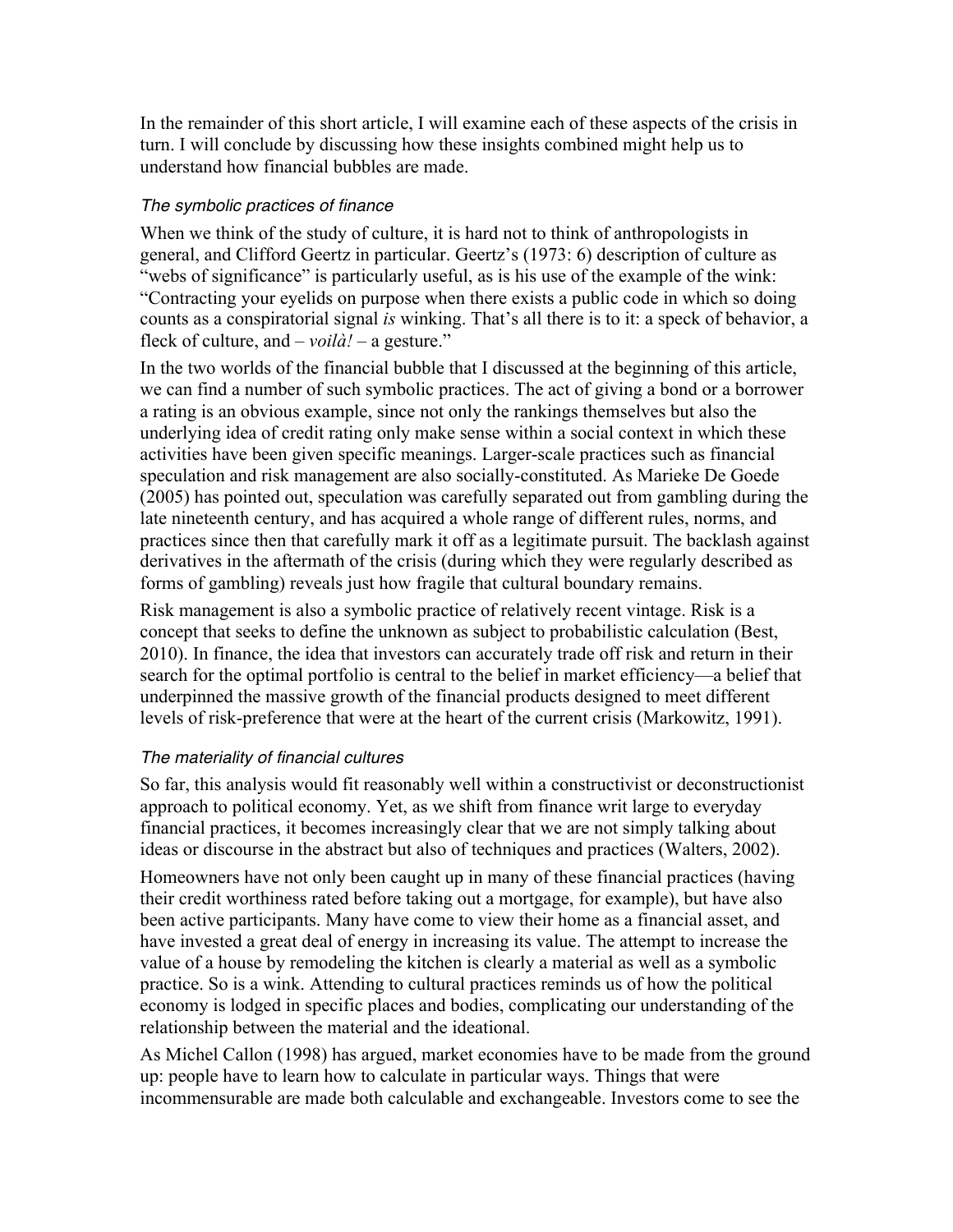world through the lenses of credit ratings. Individuals take tests that tell them what their tolerance to risk is. They watch television shows that encourage them to see floor tiles and countertops as financial investments. These symbolic practices work to "make up people" to use Ian Hacking's (2002) term. They help people understand themselves in historically new ways—as particular kinds of savvy risk-managing investors, whether their portfolios are worth billions or just their retirement savings.

## *The centrality of affect*

By thinking of these processes in cultural terms, we are also more likely to understand the visceral and affective dimensions of our collective life. When we think of culture as art or music, it is easy to see the ways in which these non-rational aspects of human life become important. But even when we think of the more mundane cultures that I have been discussing—of risk-taking, investing, consuming—we should remember their affective dimensions. Anyone who has bought a home knows that the decision to buy, however carefully planned, is ultimately as much emotional as it is rational.

Keynes may be best known for talking about the central role of "animal spirits" in finance—the unthinking optimism and pessimism of mass investors—but he was also acutely aware of the desire for reputation among professional investors. Even the most cautious investor, he suggested, would soon be cowed by the pressure to conform with short-term oriented investors, for "Worldly wisdom teaches that it is better for reputation to fail conventionally than to succeed unconventionally" (Keynes, 1964). At the end of the day, most of us want to be respected, to feel included—even investment bankers.

# *Identity, difference and exclusion*

This desire for inclusion also tells us something about the way in which political economic cultures reproduce and justify certain kinds of exclusion and inequality—and thus act as a conduit for power. Cultures tend to be particular: they are social, but generally not universal. They promise a sense of belonging, as the winker invites the observer to share an inside joke. Cultural practices work to draw the boundaries between identity and difference, between those included and those excluded.

Yet, one might argue, what defined the culture of the pre-crisis financial economy was its promise of inclusion and universality: the idea that everyone could be an investor and a homeowner. The promise of inclusion was in fact central to the neoliberal narrative. But that inclusivity was never universal: part of the power of its appeal was the possibility of being a member of the club. Someone always had to be excluded in order for the club to be desirable. The contemporary political economy rests on a myriad of such exclusions, based not on a logic of either/or but on one of gradation and degree, rather like credit ratings or classes of airplane travel. Some are first class members, some fly coach, and others are stuck in the cargo hold.

Power operates through this logic of inclusive exclusion in three different ways: by imposing different costs on different grades (subprime borrowers pay far more for their houses than more creditworthy individuals) (Langley, 2008), by excluding any alternatives that do not fit the model, and by diffusing criticism through its promise of inclusion.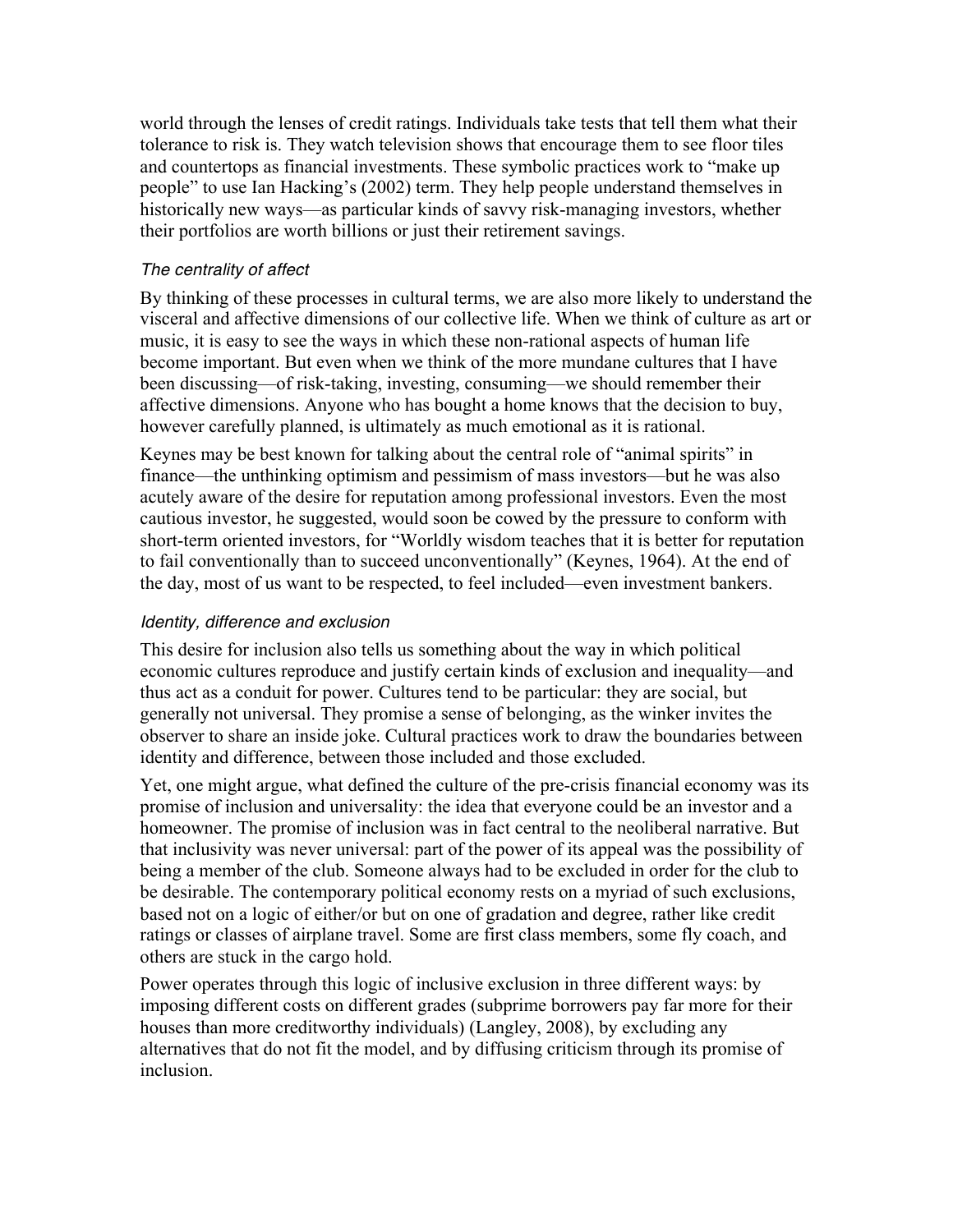### *Conclusions*

If we put together these four cultural dimensions of the political economy, we can glean a number of insights into how the financial bubble was made and sustained. We can trace the ways in which unsustainable financial growth was enabled by certain symbolic practices, such as credit ratings and risk assessment techniques that worked to make the world calculable in particular ways. Highly particular and idiosyncratic objects like houses and individuals' economic histories were translated into standardized measurements and exchangeable assets.

These techniques helped to make up particular kinds of people, as individuals began to view themselves, their savings and even their homes through the lenses of risk and speculation. These practices and the objects and institutions that they produced were sustained not only by calculations of self-interest but also by affective attachments to particular hopes for themselves, their homes and communities. These aspirations were also fed by cultural narratives of identity and difference, which promised inclusion within the world of homeownership or high finance.

In the aftermath of the bubble's pop, it is easy to see the fragility of so many of these aspirations. Yet they were seductive enough to sustain an economy—and to paper over its inequalities—at least for a time. As we struggle to redefine ourselves and our economies, one of the questions that we need to ask ourselves is what kind of cultures of political economic practice we wish to create and sustain—what symbols will we create, what new practices we will cultivate, what hopes we will build and what forms of inclusion and exclusion we will authorize.

## *Works cited*

- Best, Jacqueline. (2010) The Limits of Financial Risk Management: Or, What We Didn't Learn from the Asian Crisis. *New Political Economy* 15: forthcoming.
- Best, Jacqueline, and Matthew Paterson. (2009) Cultural Political Economy. London: Routledge.
- Callon, Michel. (1998) Introduction: The Embeddness of Economic Markets in Economics. In *The Laws of the Markets*, edited by Michel Callon. Oxford: Blackwell.
- De Goede, Marieke. (2005) *Virtue, Fortune, and Faith: A Genealogy of Finance*. Minneapolis: University of Minnesota Press.
- Du Gay, Paul, and Michael Pryke. (2002) Cultural Economy. London: Sage.
- Hacking, Ian. (2002) Making up People. In *Historical Ontology*, pp. 99-114. Cambridge: Harvard University Press.
- Keynes, John Maynard. (1964) *The General Theory of Employment Interest and Money*. New York: Harcourt Brace.
- Langley, Paul. (2008) *The Everyday Life of Global Finance: Saving and Borrowing in Anglo-America*. Oxford: Oxford University Press.
- MacKenzie, Donald. (2006) *An Engine, Not a Camera: How Financial Models Shape Markets*. Cambridge, Mass: MIT Press.